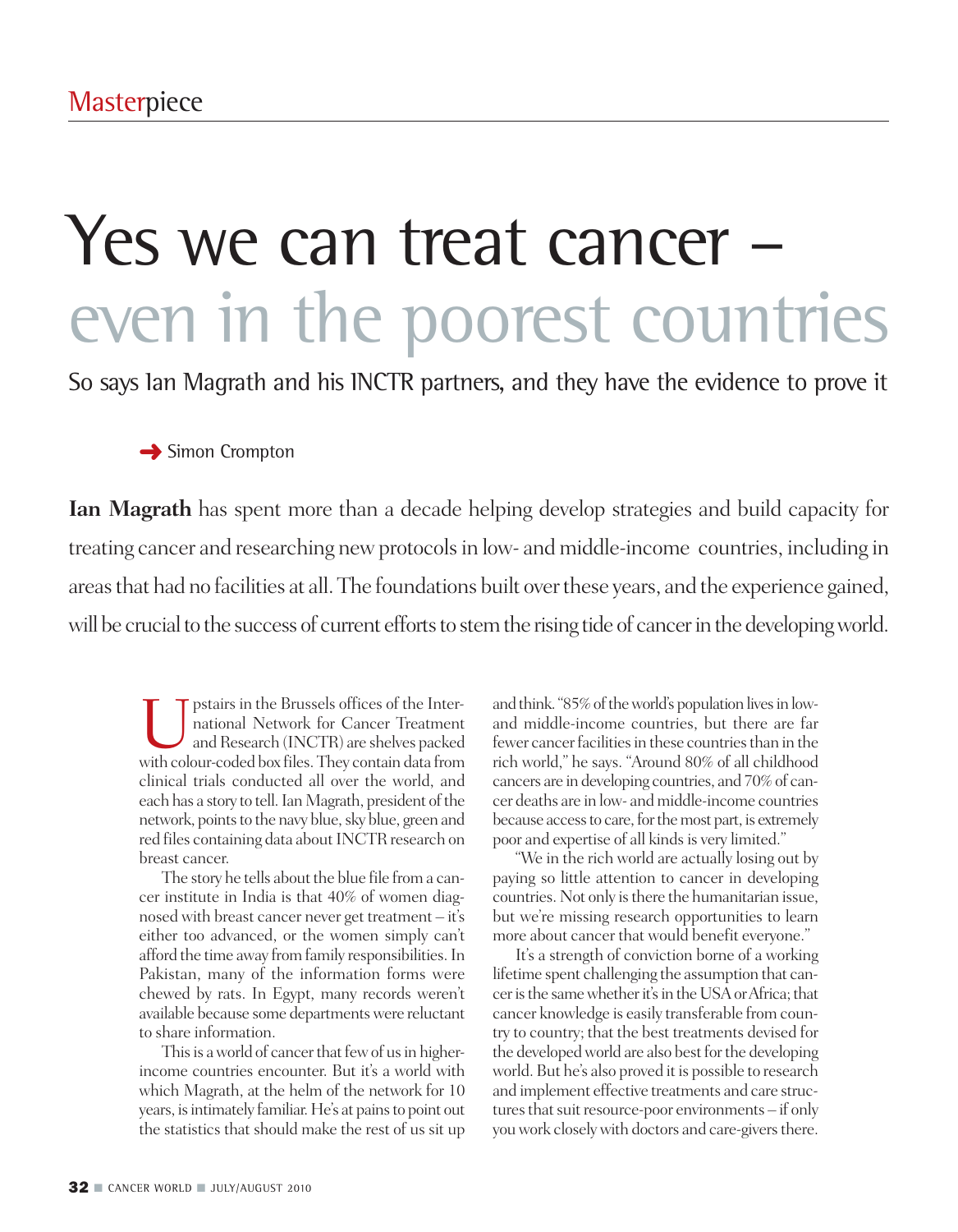

People assume that tackling cancer in a country like Africa is too complex, too expensive, and not a high priority compared to infectious disease, says Magrath, but they're wrong. With life expectancy increasing, cancer is overtaking infectious diseases, and, indeed, all other causes as the leading cause of global death, and there are more deaths from cancer in the developing world than from AIDS, tuberculosis and malaria combined, he argues. Only in the low-income countries do deaths from all infectious diseases combined outweigh those from cancer.

Furthermore, it is possible to achieve big cuts in cancer mortality in low- and middle-income countries. But this can't be done by sending over CT scanners, linear accelerators or expensive targeted therapies, as the main problem is that most patients are diagnosed too late. What is needed are simple and unglamourous interventions: introducing tobacco control, improving healthcare structures, ensuring prompt diagnosis, using locally appropriate protocols that best utilise surgery, radiation therapy and cheap and well-established chemotherapy drugs.

The Burkitt lymphoma ward, St Mary's Hospital, Lacor. The low-cost, low-tech, less-toxic protocol used to treat these patients has proved its worth in other African centres, and was recently introduced at this highly respected hospital in northern Uganda after it joined the INCTR Burkitt's lymphoma programme

#### A SPECTACULAR SUCCESS

The most spectacular example of how successful this approach can be is a protocol devised by Magrath many years ago for the treatment of Burkitt's lymphoma – a fast-growing cancer that has been the focal point of Magrath's career. Rare in the western world, Burkitt's lymphoma is the commonest of childhood cancers in equatorial Africa, causing 3000 deaths every year. Low-tech treatment protocols pioneered by Magrath and colleagues in the 1970s and adapted since then have resulted in survival rates in countries like Egypt and India rising from 45% to 70%–80%. They form the basis of ongoing attempts to improve survival rates in equatorial Africa.

His work has won him acclaim – he's received numerous awards, including the Princess Adela Bint Abdullah RecognitionAward in Childhood Cancer, earlier this year. But Magrath is not the type to sell his achievements. Talking at the INCTR offices, housed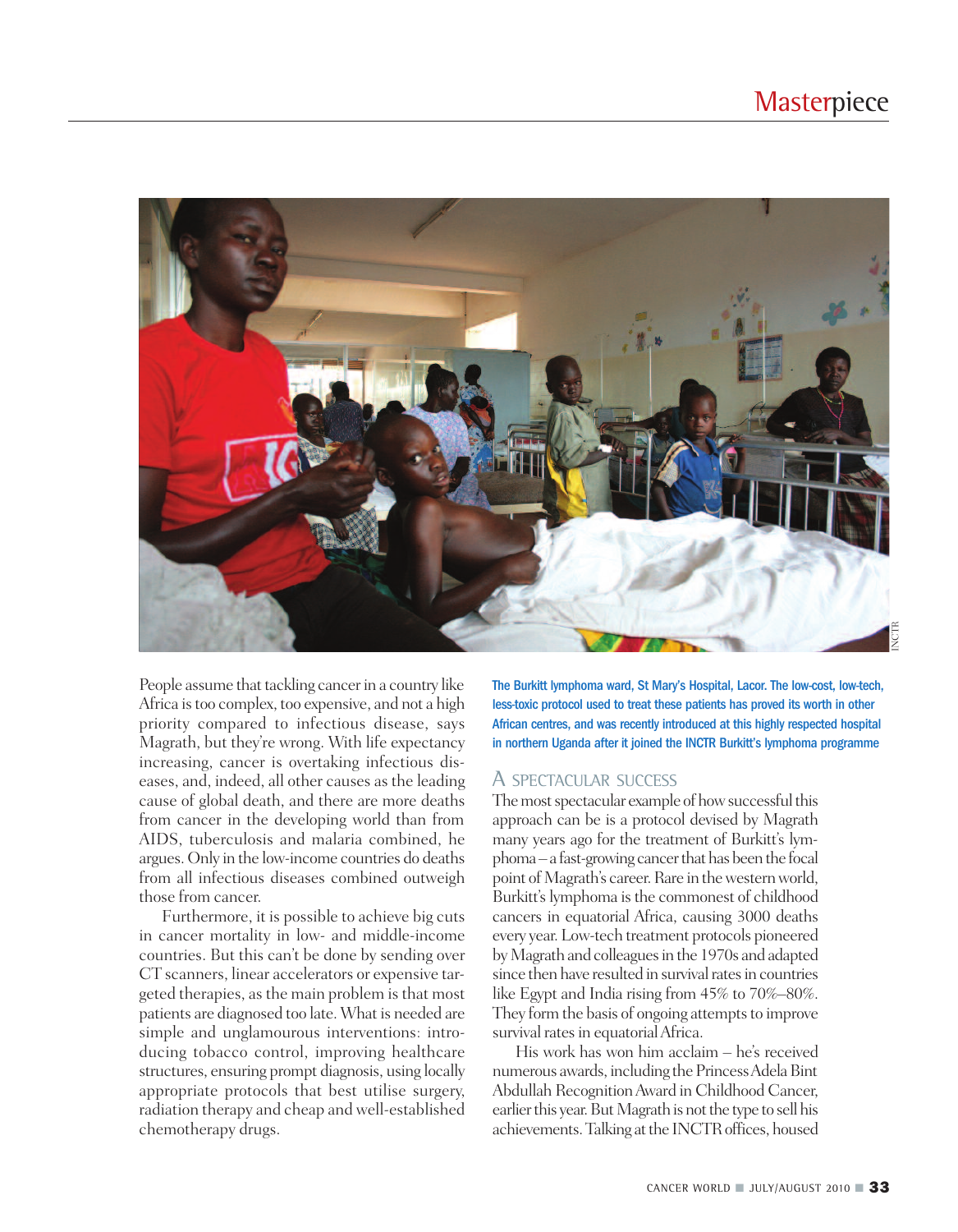in the concrete block of the former Institut Pasteur, in Brussels, he recounts a careerwhere he haswritten more than 340 articles centred on the pathogenesis and treatment of malignant lymphomas and leukaemias, as well as cancer in developing countries. He has also headed research on paediatric lymphoma at the US National Cancer Institute (NCI).

But as he chats, he consistently focuses on what he feels is important or interesting rather than dwelling on what has been

achieved. Sometimes this involves a detour into evolutionary theory, philosophy or Chinesewisdom, but Magrath always remembers where he left off and returns to a starting point. He calls it his 'grasshopper'mind – "I go through phaseswhere I'm interested in languages, then music, then quantum physics or mathematics."

He's always been a bit of an independent thinker, he reflects. Perhaps it had something to do with coming from what he describes as a "relatively humble background". He was brought up in a postwar London he can only remember as black, the buildings smothered in soot, food still rationed. "I suppose part of what drove me was a desire to get beyond the world in which I found myself and so I pushed hard to go to medical school. To be a doctorwassomething that as a child I couldn't conceive of being within the realms of reality."

After his basic medical training at the University of London, he developed an interest in cancer while a senior house officer at Charing Cross Hospital under Ken Bagshawe, a world expert in the treatment of choriocarcinoma – a cancer found to be curable by chemotherapy alone by pioneering chemotherapists. This led to an early interest in the lymphoma discovered in the 1950s by British surgeon Dennis Burkitt – another cancer highly responsive to chemotherapy.



Building capacity. This group of data managers from centres across India are on an INCTR training course on monitoring outcomes in acute lymphoblastic leukaemia. The ALL protocol used in India was developed more than 30 years ago by Magrath (pictured standing in the doorway), in conjunction with staff at cancer centres in India

#### A TASTE OF AFRICA

Magrath wasn't convinced he wanted to follow the conventionalmedical career course.He yearned for colour beyond monochrome London and was intrigued about how a condition such as Burkitt's lymphoma should be so rare in the UK whilst apparently so devastating in equatorialAfrica. So in 1971 he startedwork at the Lymphoma Treatment Centre in Kampala, Uganda, run jointly by the American NCI and Makerere University.

His tenure there was to have a lasting effect. "It obviously made mewant to continue in the field of oncology, because one could see some patients with massively disfiguring Burkitt's lymphoma of the jaw being cured by even one or two doses of chemotherapy alone," says Magrath. "It was also clear to me that patterns of cancer were very different in Uganda from in the UK." Along with Burkitt's lymphoma, hepatocellular carcinoma and Kaposi's sarcoma were very common (even prior to the AIDS epidemic). Here were some interesting research opportunities, thought Magrath.

### Low-tech treatment protocols have resulted in survival rates rising from 45% to 70%–80%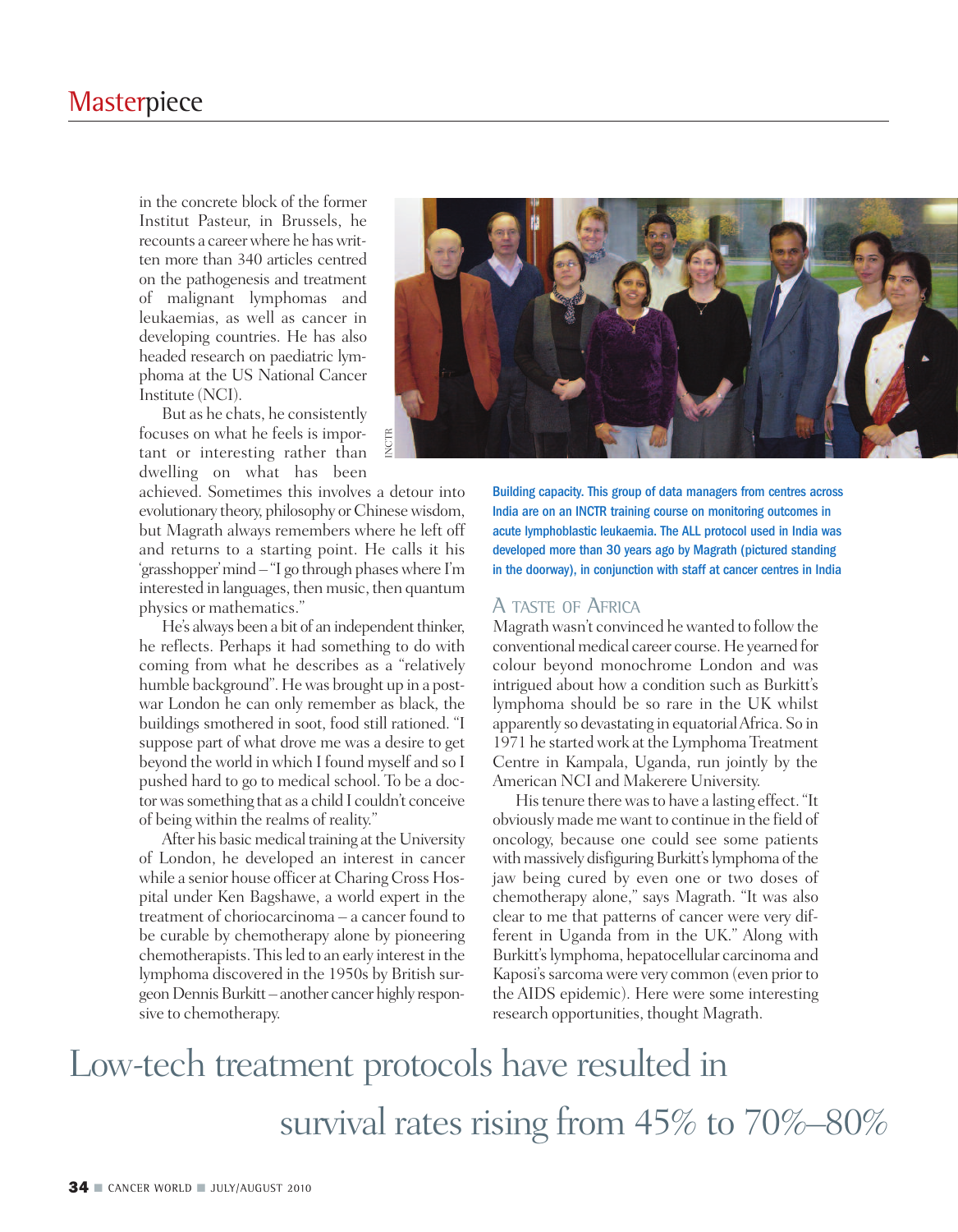### "The knowledge is metastasising across India as young trainees at the cancer centres go off and use it elsewhere"

The potential to follow them up in a fully equipped laboratory increased when the American NCI contingent left the centre – mainly, says Magrath, because of the difficult situation being created by Uganda's notorious President, Idi Amin. It was not unusual at that time to hear gunshots coming from the nearby university campus. But in 1974, he was invited by the NCI to become a senior investigator at the new paediatric cancer branch being established at their headquarters in Maryland, USA. He was asked if he'd like to work there for a couple of years. It turned into a stay of 26 years, with Magrath eventually becoming chief of the lymphoma biology section.

His research over those years followed up the leads he found in Uganda, examining the treatment and molecular pathogenesis of B-cell lymphomas, particularly Burkitt's lymphoma, and the causative role of Epstein-Barr virus. This was no research sideroad, emphasises Magrath.

"Burkitt's lymphoma is so interesting not just because it is curable by chemotherapy, but because it led to the discovery of Epstein Barr virus," he says. The virus infects 95% of people – up to 100% of people in parts of the developing world – causes infectious mononucleosis and is associated with cancers such as nasopharyngeal cancer, types of T-cell lymphoma and Hodgkin disease. It was discovered from a cultured cell line derived from Burkitt's lymphoma cells in 1964. "It's also important because there's a specific chromosomal translocation associated with Burkitt's lymphoma which provided a model for understanding related cancers."

The potential practical applications for his research became clear when hospitals around the world began to ask him for help.In 1976, the director of a cancer institute in Chennai, India (then internationally known as Madras), visited the NCI seeking help because all the children she was treating for acute lymphoblastic leukaemia were dying. "All my colleagues were off doing examinations for their boards, so she spoke to me. I became interested in the problem, and asked her to send me some slides of blood and bone marrow, as well as information about the treatment they were using." Later, he visited the Indian centre himself and convinced the doctors that, though they wanted to set up a bone marrow transplant unit, a better option was to first make sure theywere treating patients properlywith standard therapy, adapted to the local circumstances. "We worked with them, and other hospitals that became interested in Bombay [Mumbai] and Delhi,

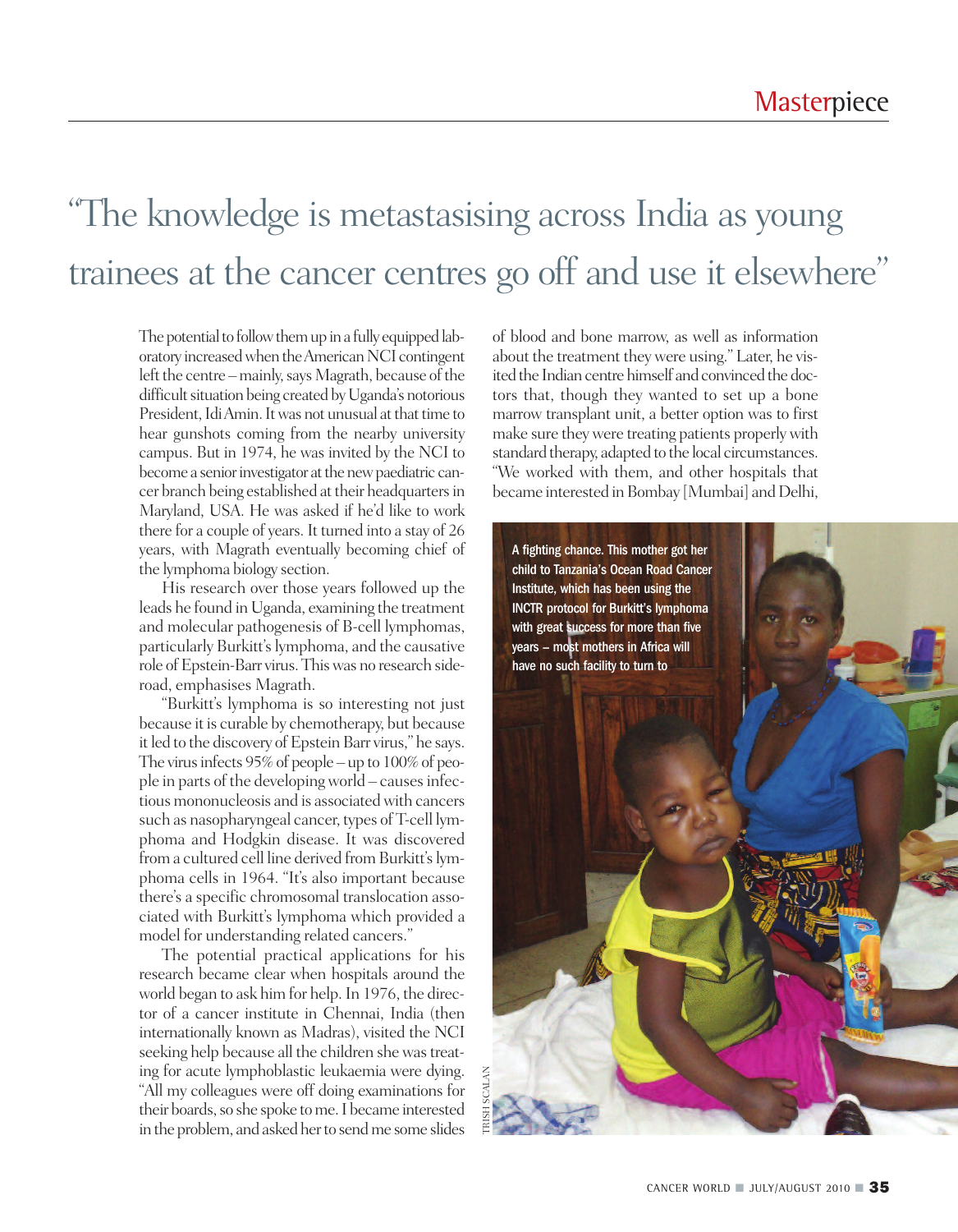### "I became interested in countries where often there wasn 't just bad treatment but no treatment at all"

and developed a treatment protocol specifying the use of particular drugs at particular stages of treatment, which led quite rapidly to a doubling of the survival rate.This, or closely related protocols, are still in use in India, and the survival rate has continued to improve over the years. The knowledge is now metastasising across the whole of India as young trainees at the cancer centres go off and use it elsewhere."

The survival rates are now around 60%–70% – lowerthan in theUSandEurope, because oflower levels of supportive care, more high-risk patients and later diagnosis, but it is a similar rate to high-income countries 10 years ago and to high-risk patients today. "It may be that they're getting as good results as they realistically can, given the patient population and available resources,"says Magrath.

Later on, the same protocols were successfully used in another project, in Egypt, funded by the United States Agency for International Development. Magrath started to travel the world researching leukaemias and lymphomas and their treatment, discovering, with his colleagues, differences in the molecular abnormalities behind these cancersin different parts of the world.

#### SERVING THE GREATEST NEED

"In the 1990s,I became more and more interested in the tremendous need of these countries, where often there wasn't just bad treatment but no treatment at all. In countries like India and Brazil there were some centres able to provide high levels of treatment, but in the rural regions of many low- and middle-income countries it was like going back to the StoneAges.Iwanted to dedicate all my time to cancer in developing countries, and I started to look for ways to accomplish that."

The opportunity came in 1999, when he was appointed president and medical director of the INCTR. It had been founded a year earlier by the Belgian Institut Pasteur and the International Union Against Cancer (UICC), to help build capacity for cancertreatment and research in less economically developed countries. The executive committee of the NCI agreed to provide support.

Magrath, who still holds an NCI position and is adjunct professor of pediatrics at the University of the Uniformed Services in the Health Sciences, has concentrated INCTR efforts on children's and women's cancers – in part because paediatric cancers



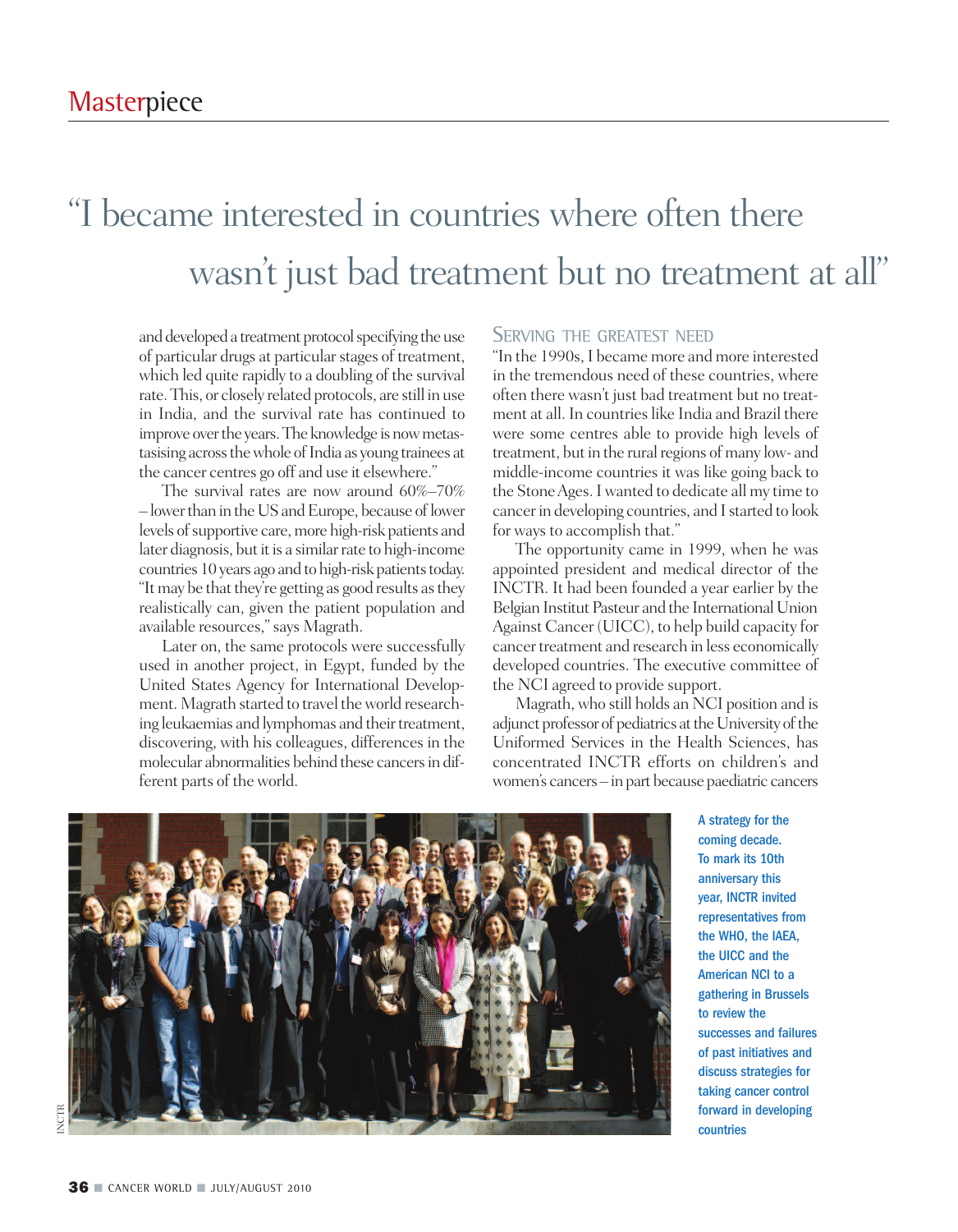are his own field of interest, but also because of the vast numbers of children and young people in developing countries.Women are alsomore vulnerable in these countries,which generally remain patriarchal, yet much can be done for patients with, for example, early breast or cervical cancer. At the core of the organisation has been a mission to help health services find what works best in the here and now.

Before the establishment of the INCTR, which is still funded largely – though not exclusively – by the NCI, this wasn't happening to any significant extent, says Magrath. "You need to understand the local resource limitations and do research that's regionally appropriate. You have to be prepared to train and educate the professional staff – select a disease or discipline, and one or more centres, and try to develop those into centres of excellence or reference centres, with whom we can work on a longterm basis so that you develop a standardised, evidence-based approach to treatment, agreed with colleagues." Such centres also become resourcesin their own countries, where they serve as training centres and help improve accessin otherregionsto better diagnosis, treatment and palliative care, which is sadly lacking in low- and middle-income countries in spite of enormous need."

These standardised approaches are then assessed in clinical studies – which examine the effectiveness of the treatment, and how it may be affected by the context in which it is given. "At the same time, because people have to collect data, they learn about evidence-based medicine  $-$  it's a concept that doesn't exist in much of the developing world, and it's important that we help train them in this." Currently, treatment protocols developed in the UK or USA are often modified in developing countries to cut costs,without follow-up to determine outcomes.

#### TAILORED SOLUTIONS

The obstacles to good cancer care in poorer countries are completely different to those in richer ones, says Magrath. There's the lack of human resources: in Tanzania, 16 histopathologists serve a

population of 40millionwhile in Switzerland there are 400 histopathologists for 7 million people. There's the lack of physical resources – blood supplies are often very limited, for example. There are organisational problems that mean that chemotherapy drugs often don't arrive where they're needed. And there's a crucial lack of supportive care, which changes the whole nature of cancer management.

"If we took the treatments presently used for Burkitt's lymphoma in Europe and the United States, and applied them, unmodified, in equatorial Africa, we would probably kill more people than we cured," says Magrath. "Such treatments are very intensive, and many of the patients would die of toxicity, given the limitations in supportive care, poor hygiene and the higher incidence of underlying infections and infestations."

Which raises questions, says Magrath, about what international organisations mean when they call for the 'best' cancer treatments to be made available in every research setting. The World Medical Association's Declaration of Helsinki says that, in medical research, a new intervention must be tested against the 'best current proven intervention'. But 'best' where? "If you say 'best available in the world', then research in most developing countries would not be possible, because such treatment may either be unavailable, unaffordable and/or inappropriate given the local circumstances. We need to develop research designs that are appropriate for disease profiles, affected populations, and existing healthcare and support systems for cancer patients in developing countries."

That is not to say that Declarations of this kind do not play an important role, he is quick to add. "They focus attention on a specific problemand can often bring people to the realisation that one size does not necessarily fit all." Initiatives such as the UICC's World Cancer Declaration can also be important in helping bring problems to the attention of governments and civil society, and mobilising political will. "But expectations must be tempered in terms of their short-term benefits. For example,

"Many patients would die of toxicity, given the limited supportive care and higher rates of underlying infections"